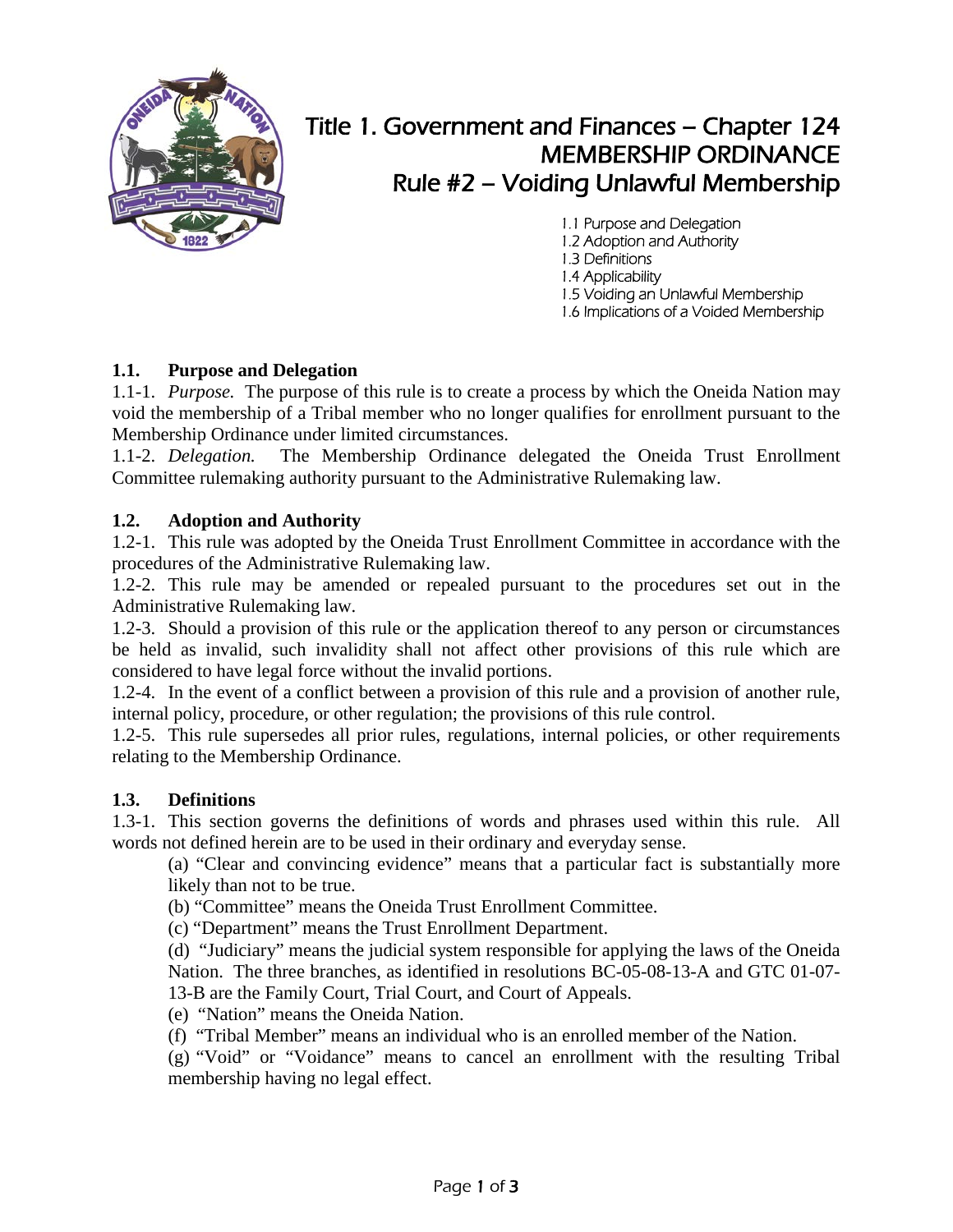## **1.4. Applicability.**

1.4-1. This rule applies only to future enrollments that occur after the effective date of the rule.

## **1.5. Voiding an Unlawful Membership.**

1.5-1. *Limited Circumstances for Voiding an Unlawful Membership.* Under the following limited circumstances, an enrolled party's Tribal membership may be voided as unlawful because it does not satisfy the qualifications for enrollment pursuant to the Membership Ordinance:

(a) When enrollment is based on a birth certificate or an acknowledgement of paternity and the father on the birth certificate or acknowledgement is later determined not to be the father based on a subsequent paternity determination by a court of competent jurisdiction and that determination affects eligibility; and/or

(b) When the person obtained membership rights by fraud, deceit, or misrepresentation; and/or

(c) When the person, who would otherwise not have been eligible for membership, obtained membership rights through an enrolled member who is subject to section 1.5-  $1(a)$  or  $(b)$ .

1.5-2. *Initiating a Voidance.* A Tribal member or Tribal department who has knowledge of facts supporting one or more of the grounds listed in section 1.5-1(a)-(c) may initiate the voidance of the enrolled party's Tribal membership by filing a petition with the Judiciary's Trial Court.

(a) The petition shall, at a minimum, include the following information:

(1) The name and address of the enrolled party in question; and

(2) A statement of the facts supporting that one of the grounds listed in section  $1.5-1(a)-(c)$  has been satisfied.

(b) In regard to taking actions under this rule, petitions filed with the Judiciary shall be served on the Department who may intervene as an interested party to either oppose or support the proposed voidance. Regardless of whether the Department intervenes, a copy of all orders issued under this section shall be forwarded to the Department.

1.5-3. *Hearing.* The Petitioner has the burden to prove by clear and convincing evidence that one of the circumstances named in section 1.5-1(a)-(c) apply to the enrolled party in question.

1.5-4. *Appeal.* Decisions of the Trial Court under this section may be appealed to the Court of Appeals in accordance with the Rules of Appellate Procedure.

1.5-5. *Final Voidance of an Enrollment.* The Department shall officially void the subject individual's enrollment and remove the individual from the Nation's tribal roll by sending a notice of official voidance including the implications of the voidance under the following circumstances:

(a) If the time frame for filing a Notice of Appeal with the Oneida Judiciary Court of Appeals has expired; or

(b) If a Notice of Appeal was filed, upon receipt of a determination from the Oneida Judiciary Court of Appeals regarding the voidance.

1.5-6. *Voidance Hearings Closed to the Public*. Voidance hearings shall be closed to the public.

## **1.6. Implications of a Voided Membership.**

1.6-1. *Termination of Benefits Contingent on Tribal Membership Status.* All benefits provided by the Nation that are contingent upon Tribal member status shall be terminated upon the